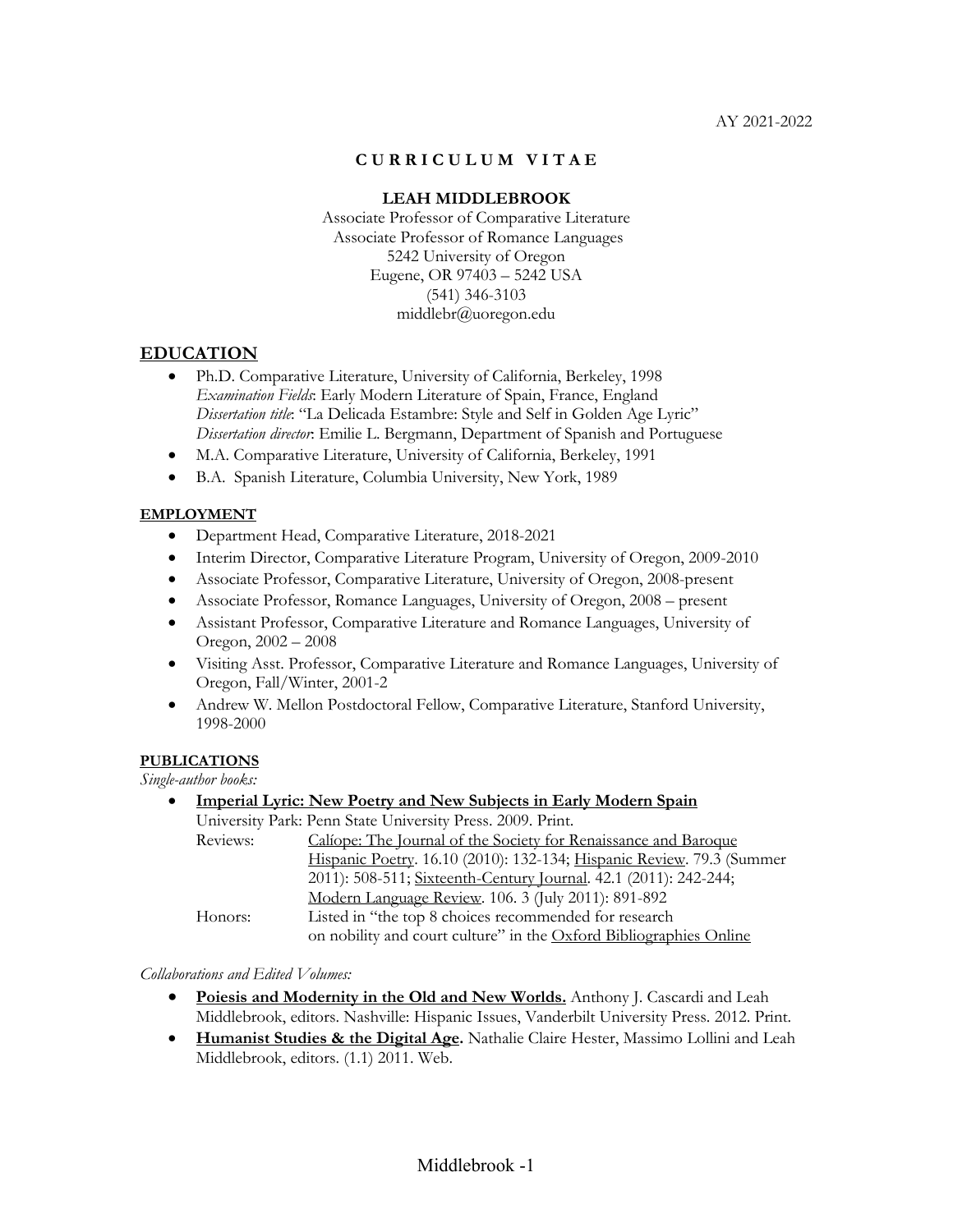### *Refereed Journal articles:*

• **Poetry and the** *Persiles***: Cervantes' Orphic Mode**. eHumanista/Cervantes (5). 2016. Monographic Issue. The *Persiles* at 400. Ed. María Mercedes Alcalá Galán. 2017. 370- 386. Web.

http://www.ehumanista.ucsb.edu/sites/secure.lsit.ucsb.edu.span.d7\_eh/files/sitefiles/cerva ntes/volume5/ehumancer5.finalfinal.option2.pdf

- **From Musaeus to Parnassus: Poetry, Modernity and Method in the Seventeenth Century**. Calíope: The Journal of the Society for Renaissance and Baroque Hispanic Poetry. 18.1 (2013). 26-42. Print.
- *¿Qué coño es el amor***?** Cabello-Castellet, George, et. al., ed. Cine-Lit. V: Essays on Hispanic Film and Fiction. Corvallis: Cine Lit Publications. 2004. 137-144. Print.
- *Tout mon office:* **Body Politics and Family Dynamics in the verse** *epîtres* **of Marguerite de Navarre***.* Renaissance Quarterly. 54.4 (Winter). New York. Renaissance Society of America. December 2001. 1108 – 1141. Print.
- *En Arcadia Betis* **–The Imperial Lyric of Gutierre de Cetina**. Bulletin of Hispanic Studies. LXXVIII. 3. Liverpool. Liverpool University Press. July 2001. 297 – 317. Print.

# *Refereed Book Chapters:*

- *DoroMicona: White Femininity and African Presence in Don Quijote, Part 1***.** Chad Leahy, ed. On the Uses and Abuses of Spanish Culture. Routledge. (co-authored with Cornesha Tweede). *Forthcoming*.
- **Petrarquismo y la polis: La poética de Anfión**. Barragan, Raquel, ed. La poética de Zeuxis: el eclecticismo literario en España y Nueva España en los siglos xvi-xviii. Publicaciones UNAM. 2021. *Forthcoming.*
- **On Teaching Petrarch's** *Canzoniere* **to Students of Spanish**. Dini, Andrea, and Kleinhenz, Christopher, eds. Approaches to Teaching Petrarch's Canzoniere. New York: Publications of the MLA. 2015. 193-203. Print.
- **Poiesis and Modernity at the Turn of the Spanish Sixteenth-Century: Luís Alfonso de Carvallo and the** *Cisne de Apolo* **(1602)***.* Anthony J. Cascardi and Leah Middlebrook, editors. Poiesis and Modernity in the Old and New Worlds. *.*Nashville: Hispanic Issues, Vanderbilt University Press. 2012. 3-17. Print.
- **Introduction.** Poiesis and Modernity in the Old and New Worlds. *.* Nashville: Hispanic Issues, Vanderbilt University Press. 2012. ix-xv. Print.
- **Introduction: Francesco Petrarca, Manuscript to Digital Culture.** Nathalie Claire Hester, Massimo Lollini and Leah Middlebrook, editors. Digital Humanisms and the Philology of the Earth. (1.1) 2011. Web.
- **The Poetics of Modern Masculinity in Sixteenth-Century Spain.** Gerry Milligan and Jane Tylus, editors. Masculinity in Early Modern Literature of Italy and Spain. Toronto: U. Toronto Press. 2010. 143-167. Print.
- **Fernando de Herrera Invented the Internet: Technologies of Self-containment in the Early Modern Sonnet**. Castillo, David and Lollini, Massimo, eds. Baroque Reason and Its Others. Nashville: Hispanic Issues. 2006. 61-78. Print.
- **Comedia and Comédie.** Bass, Laura, and Greer, Margaret, eds. Approaches to Teaching the Comedia. New York: Publications of the MLA. 2006. 134-142. Print.
- **La mujer petrarquista: 'hollines y peces.'** Bergmann, Emilie L., and Middlebrook, Leah W. in Zavala, Iris, ed. Breve historia feminista de la literatura española (en lengua castellana). Barcelona. Anthropos. 1995. 145-158. Print.

*Book reviews and short pieces:*

• **John Rutherford: The Spanish Golden Age Sonnet.** (Cardiff, U.K.: University of Wales Press, 2016). Renaissance Quarterly. *forthcoming*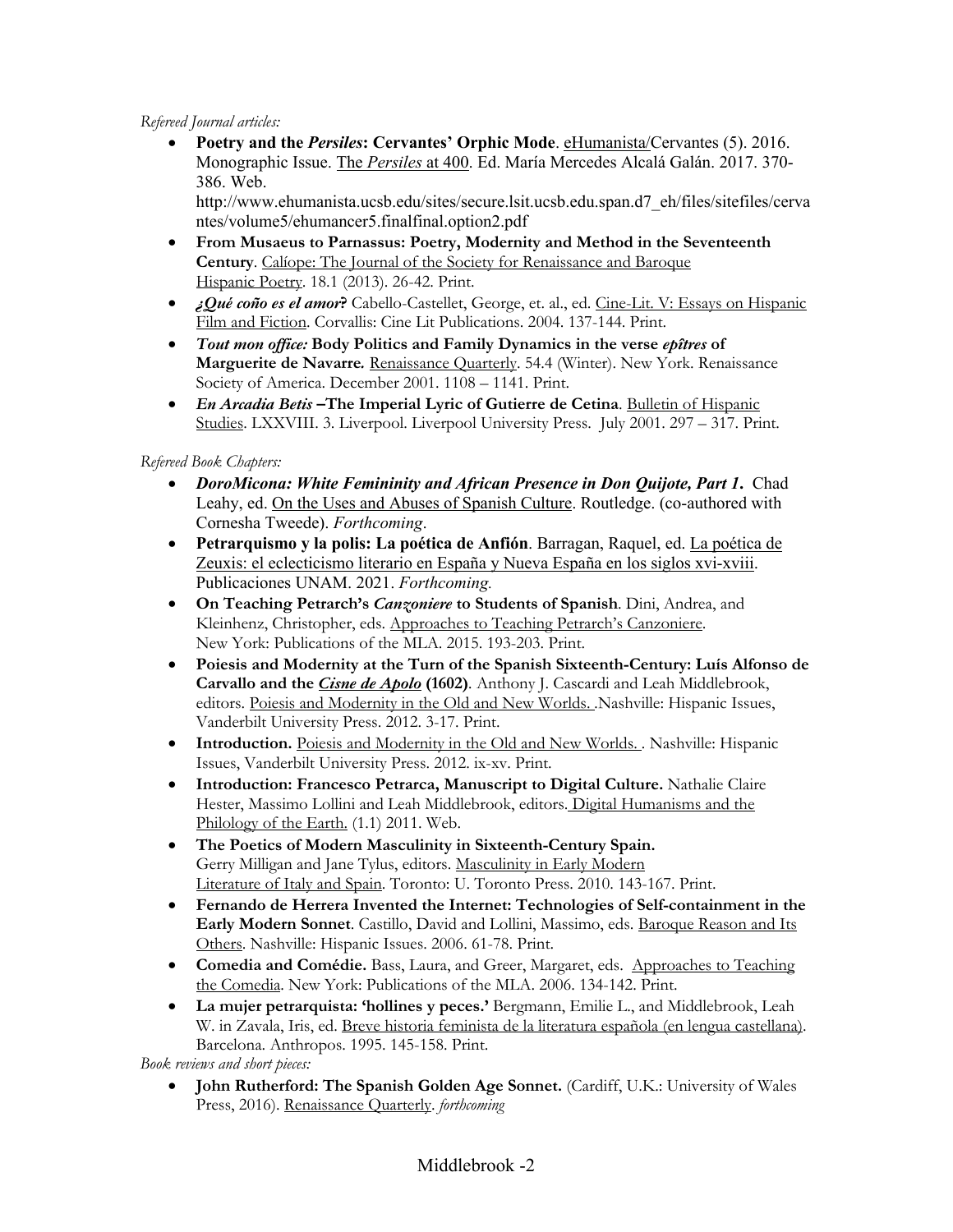- **Hilaire Kallendorf: Sins of the Fathers: Moral Economies in Early Modern Spain**  (Toronto: U Toronto Press, 2013). Hispanic Review. 84.2 (2016). Print.
- **Gregorio Cabello Porras and Soledad Pérez-Abadín Barro, eds.:** *Huir procuro el encarecimiento: La Poesía de Hernando de Acuña* (Santiago de Compostela: Universidad de Campostela, 2011). Bulletin of Spanish Studies. 91.7 (2014). Print.
- **Raquel Chang Rodriguez: "***Aquí, ninfas del sur, venid ligeras." Voces poéticas virreinales***.** (Madrid/Frankfurt: Iberoamericana/Vervuert, 2008). Calíope: The Journal of the Society for Renaissance and Baroque Hispanic Poetry 15.1 (2009). Print.
- **"Agudeza"**. Roland Greene, Editor, The Princeton Encyclopedia of Poetry and Poetics. Princeton: Princeton U.P.) 3 pp. Web.

### **PUBLIC OUTREACH / PUBLIC HUMANITIES**

- *Cancionero de abril y mayo* (co-created with Sonia Velázquez; Felipe Valencia, Managing Editor and Technical Director, sponsored by the Society for Renaissance and Baroque Hispanic Poetry /SRBHP). A virtual, international poetry reading lasting sixty-one days. Each day in April and May, a colleague in the field of sixteenth- or seventeenth-century poetry from Spain, the Spanish-American vice-realms, and the wider Iberian world reads a favorite poem and offers a few words about why they chose it, and what to listen for. The project was conceived of in solidarity with colleagues in Spain during the stay-at-home order in effect during spring of 2020. Participants joined us from eight countries and read poetry in Spanish, Portuguese, Quechua and Latin. https://www.youtube.com/channel/UCZ3ScoNwqLS5rMsYQF9\_mKw/videos
- *Cancionero de abril, segunda edición ahora nuevamente recopliada* (co-created with Sonia Velázquez; Felipe Valencia, Managing Editor and Technical Director, sponsored by the Society for Renaissance and Baroque Hispanic Poetry /SRBHP). See above. The second edition of our virtual, international poetry reading, this time held during the month of April, only. https://www.youtube.com/channel/UCZ3ScoNwqLS5rMsYQF9\_mKw/videos

### **IN-PROGRESS**

#### Monograph: *The Other Lyric: Singing, Stacking, Wrecking, and Reading in Europe and the Americas (1500 to the Present)*

An account of a poetic tradition I trace to the Greek myth of Amphion, King of Thebes, *The Other Lyric* presents a conceptual framework through which to expand the concept of lyric poetry beyond the contemporary parameters that delimit and define it. If since that time "the lyric" has been treated primarily as a discourse of the self (for example, Jonathan Culler's "inner monologue"), *The Other Lyre* reminds us that in its initial conceptualization, lyric was a *bipartite* category of poetic art. This category was established by Horace, when he marked out a domain of poetry he called *musa lyrae sollers*, or "songs of the lyric muse," and described it in terms of two figures: Orpheus, the Thracian singer who figures the power and the tragic limitations of the human voice, and Amphion, who played his lyre so sweetly that boulders were moved to create walls for Thebes, a city that was both fearsomely splendid and ultimately doomed. In *The Other Lyric*, I observe that the lyric power of Orpheus shapes modern notions of lyric as subjective, self-oriented verbal art, while this second set of powers attributed to the lyre of Amphion, the power of making and violently dismantling cities through the activity of harnessing and unleashing the power of human collectivities, is marginalized from the lyric in the eighteenth- and nineteenth centuries. From the margins, however, it goes on to inform the poetry of, for example, certain of the Language poets, as well as modernist, avant-garde, postmodern and conceptual poetry. The key to identifying this poetry is to attend to Amphion's particular poetics: his lyre sings by means of rhythms and sonorous patterning, in the form of consonance, assonance, and cacophony, for example, and his lyre also stacks things up: massive compilations of poems, in their material volume and substance, enact Amphionic work.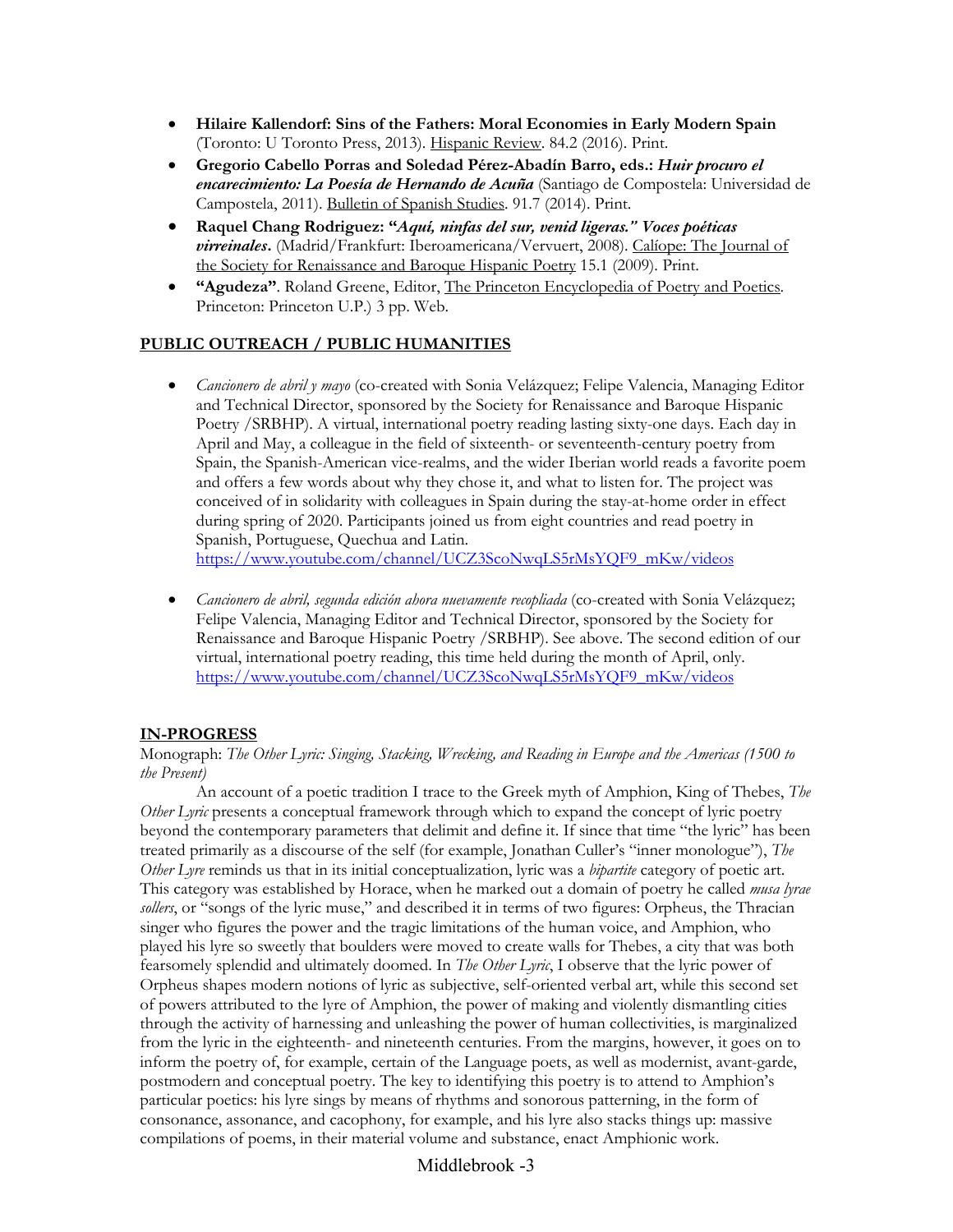This book is anchored in close readings of poetry and poetic trends and movements in Spain, the Spanish Americas, France, and England. However, it has a substantial theoretical component, as I argue that the myth of Amphion's lyre is in fact an account of the phenomenon Rancière discusses as the "distribution of the sensible" that marks the point of conjunction between aesthetics and politics. In a manner that corresponds to Rancière's description of aesthetic activity in (for example) *Aesthetics and Its Discontents*, Amphionic lyric determines the voices and the identities that are intelligible and legible in a specific, human-created space of presentation: the "polis" (in the Greek myth), the city (for many Renaissance writers), the nascent imperial state (also for Renaissance writers). I make my case for the Amphionic tradition through readings in the poetry and theory of a long list of representative writers, including Horace, Ovid, Dante, Joaquim DuBellay, George Herbert, Miguel de Cervantes, Ben Jonson, and the writings of *criollo* and *criolla* poets in the Spanish Americas. I set these readings in dialogue with more recent poetry by Carolyn Forché, Alice Oswald, WB Yeats, and Raúl Zurita (among others). In addition to Rancière, the arguments in *The Other Lyric* draw on theories of poetry and politics devised by Jean Luc Nancy (on aesthetics, politics, and worlding), and Sianne Ngai (on "heaping" as aesthetic activity). This book also intersects with both the "New Lyric Studies" movement spearheaded by Virginia Jackson and Yopie Prins, and with theories of Postmodern poetics, in particular the work of Oren Izenberg.

The arguments I put forward in *The Other Lyric* have implications for dominant, canonical ideas about poetry (in general) and lyric (in particular). The approaches I model in this book demonstrate how to uncover a new sense of lyric tradition. Like the more familiar, quasi-Orphic tradition of subjective lyric, this "Amphionic" tradition takes shape in the sixteenth century, as Renaissance Humanist writers promoted Horace's ideas about poetry and poetics in their nascent imperial states. Amphion's lyre continues to form postmodern and avant-garde poetry of the twentieth and twenty-first centuries. Moreover, the Amphionic tradition speaks to the twenty-first century political present, as the last vestiges of the world European early moderns built with their empires, their colonial and domestic politics, and their discourses and institutions give way.

*The Foreword, Introduction, and Chapters 1, 2, and 3 of* The Other Lyric *are complete in draft form. Remaining to be written are Chapter 4 and a Coda. I plan to send sample chapters to presses in October 2021 and expect to complete the full draft of the book in Spring 2022.*

#### *Peer-reviewed Articles, Chapters and Essays:*

• **The Mediterranean as Mercurial Parnassus: The Poetics of Singing, Squeaking, and Stacking in Miguel de Cervantes's** *Viaje del Parnaso***.** 12,000 words. Anticipated completion: December, 2021.

*Book Reviews and Short Pieces:*

• **Vincent Barletta: Rhythm.** (U Chicago Press 2021). Calíope: the Journal for the Society of Renaissance and Baroque Hispanic Poetry. 1000 words. Due 11/15/2021

### **SELECTED INVITED LECTURES and TALKS**

- **DoroMicona: Cultural Appropriation and the Derivation of Female Whiteness in Don Quijote, Part 1"** (with Cornesha Tweede, Doctoral Candidate, Romance Languages, UO), presented and discussed in a meeting of Yale University's Iberian Connections seminar dedicated to work on Cervantine Blackness by Middlebrook, Tweede, and Nicholas R. Jones. November 9, 2021. *Note that originally, the participants were invited to an in-person visit to Yale; the meeting was moved to Zoom due to Covid-19 protocols.* (*scheduled*)
- **"Amphionic Poetics: A Theory of Lyric for Times of Cultural Change."** Invited lecture, UNC Greensboro. November 8, 2018.
- **"Amphionic Poetics: A Theory of Lyric for Times of Cultural Change."** Invited lecture, UNC Chapel Hill. November 6, 2018.
- **"Why Read** *Don Quijote* **Today."** Invited talk on the relevance of *Don Quijote* to a 21st century readership. Renaissance and Early Modern Studies Group. UC Berkeley. February 2018.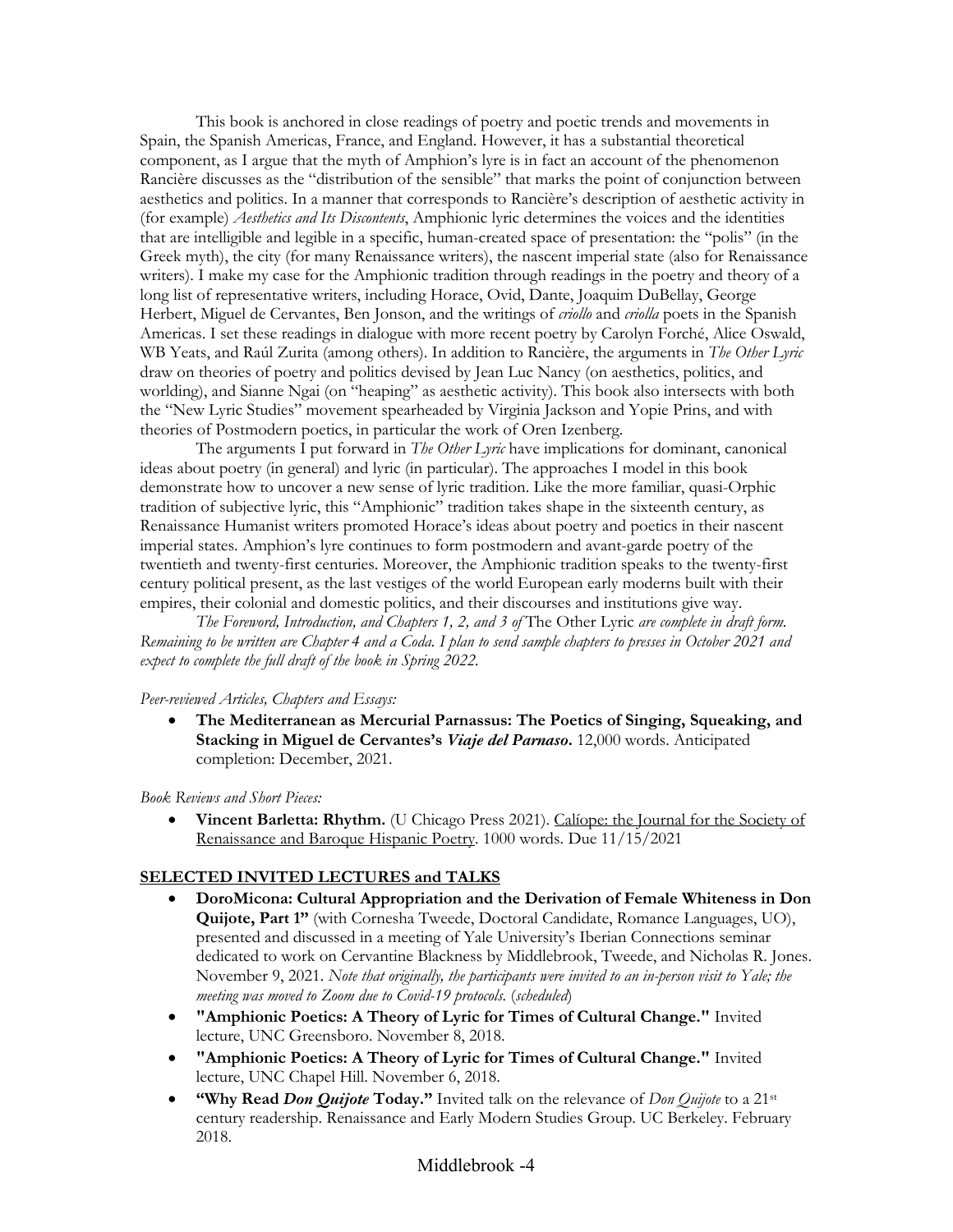- **"The View from Thebes –Framing Poetry for the 21st Century."** Invited lecture as part of the series, "Poetry, the Stranger: Accessing the Genre in the 21st Century." O.C. Tanner lecture series, Utah State University. March 2018.
- **"New Directions in the Pedagogy of Poetry and Language" – Literary response in the L2 classroom.** Four special sessions for the Master Oficial Literatura Europea y Enseñanza de Lenguas taught by María Losada Friend (Universidad de Huelva), Robert Davis (Universidad de Oregón) y Leah Middlebrook (Universidad de Oregón). Huelva, Spain. March, 2014.
- **"Lyric Knowledge in Spanish Early Modernity: Museaus to Parnassus."** Keynote address at the Eleventh Biennial Meeting of the Society for Renaissance and Baroque Hispanic Poetry. University of Virginia, October 12, 2013
- **"From Museaus to Minerva: Poetic Knowledge in Seventeenth-Century Spain."**  SUNY Buffalo Comparative Literature Symposium, "Literature and the Secret of the World," 5-6 April, 2013.
- **"Translation Pedagogy: an ethical address to the world literature curriculum."** "The Pedagogies of Translation: Current Methods and Future Prospects." Barnard College, 4-5 May, 2012.
- **Songs for the New Age: Orpheus and Amphion on the Threshold of Spanish Modernity** (Invited intervention). Division on Sixteenth-Century Spanish Poetry and Prose, Annual Meeting of the Modern Language Association, January, 2011.
- **"Sheep on a stony hill" – Literary response in the L2 classroom.** Three special sessions for the Master Oficial Literatura Europea y Enseñanza de Lenguas taught by María Losada Friend (Universidad de Huelva) y Leah Middlebrook (Universidad de Oregón). Huelva, Spain. March, 2010.
- **"The poetics of language production Poetry as a springboard to language acquisition"** Three special sessions for the Master Oficial Literatura Europea y Enseñanza de Lenguas taught by María Losada Friend (Universidad de Huelva) y Leah Middlebrook (Universidad de Oregón). Huelva, Spain. March, 2010.
- **"La ideología de la forma: subjetividad y sonetización en las letras del siglo XVI."** Special seminar delivered to members of the research groups on Golden Age and critical theory at the University of Córdoba. April, 2009.
- **"Form and content: The uses of poetry in content based instruction (CBI) of L2."** Three special sessions for the Master Oficial Literatura Europea y Enseñanza de Lenguas taught by María Losada Friend (Universidad de Huelva) y Leah Middlebrook (Universidad de Oregón). Huelva, Spain. March, 2009.
- **"Poiesis and Modernity in Early Modern Spain."** EMERGE: the Early Modern Research Group. University of Washington. November, 2008
- **"Dispassionate Petrarch: Juan Boscán brings the** *Canzoniere* **to Spain."** Center for Medieval and Renaissance Studies. UCLA. May 2004 .
- *"Sonnet Matters."* Meeting of the Early Modern Interdisciplinary Group. City University of New York. April 2004.

*Local:*

• **"***Comedia* **and** *Comédie:* **On the Spanish Origins of Molière's Plots***.***"** The Council for Theatre and Performance Studies. University of Oregon. April 2003.

# **SELECTED INVITED SEMINARS and APPEARANCES**

• **"On Contemporary Theory and Early Modern Texts."** Invited seminar appearance. Seminar on *Don Quijote* convened by Christina Lee. Princeton University. March 2021.

# **CONFERENCES & SYMPOSIA COORDINATED**

• **Race, Racialization and the Early Modern – Emerging Views** (Nov. 15-16, 2019)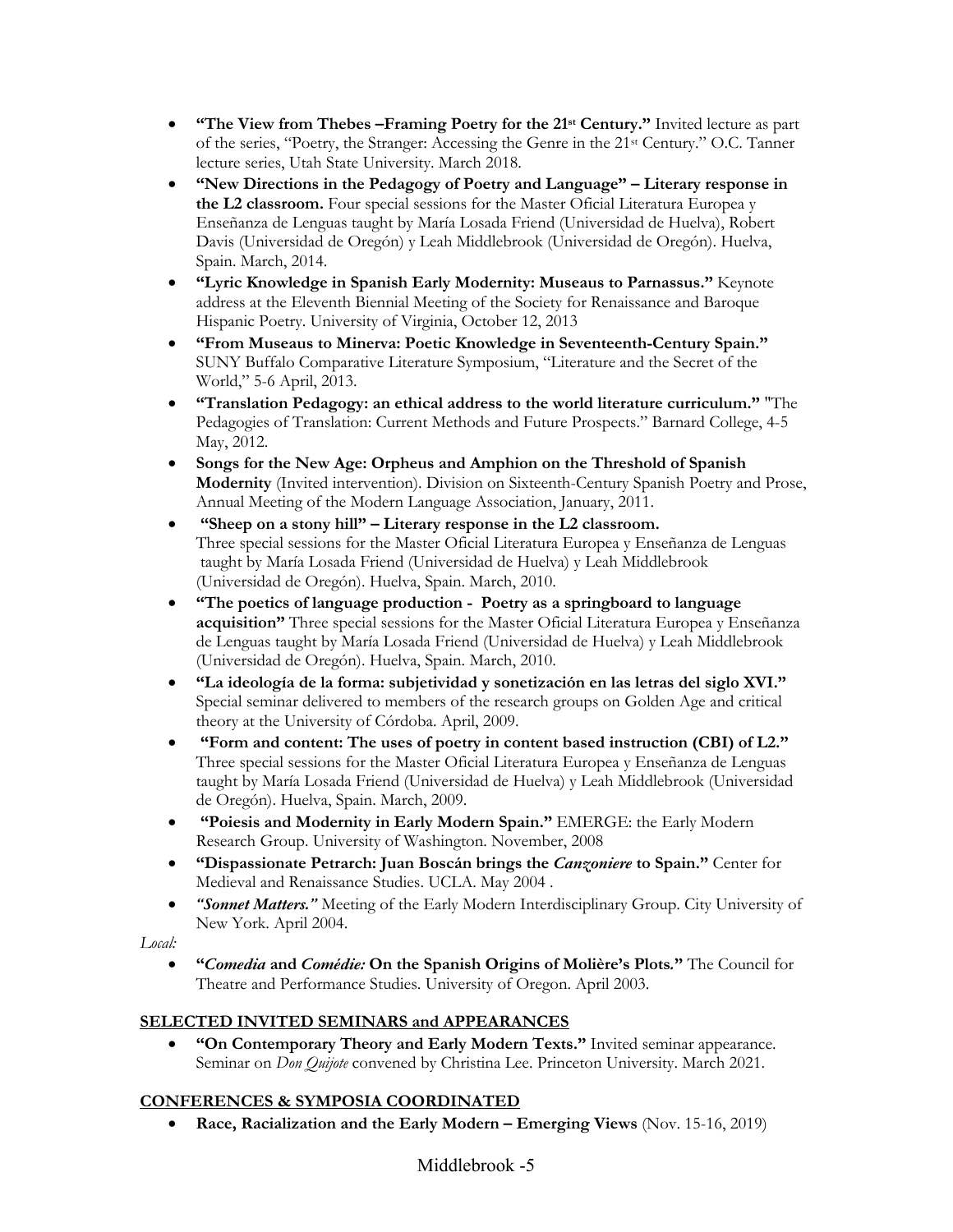1.5 day event featuring invited guests and respondents drawn from the UO faculty; mentoring discussion in collaboration with the Graduate School (Padma Akkajuru, Director DEI); campus-wide audience and collaboration with depts. and programs including ENG, HIST, RL, EALL, REL, AFR, EUR, LAS, Black Studies, Global Studies Institute, among others. Guests include David Sterling Brown (SUNY Binghamton), Nick Jones (Bucknell), Christina Lee (Princeton), Marc Schacter (Durham U, U.K.).

- **Francesco Petrarca, From Manuscript to Digital Culture** (Coordinated with Massimo Lollini; University of Oregon, April 3, 2010)
- **IX Biennial Meeting of the Society for Renaissance and Baroque Hispanic Poetry** (Coordinated with Amanda Powell; University of Oregon, November 5-7, 2009)

# **PANELS COORDINATED**

- **Racialization and the Category of the Human I & II** (Coordinated with Aysha Ramachandran). Two linked sessions sponsored by the MLA Forum CLCS – Renaissance and Early Modern. Evaluating "racialization" as a framework for defining the notion of "human" in the early modern period, this roundtable aims to debate challenges and future directions for studies of humanism, humanity and the humanities today. Speakers include: Carina Johnson, Katherine Vomero Santos, Marc Schacter, Jyotsna Singh. MLA 2020, Seattle, WA.
- **Poetry on the Rocks I, II & III** (Coordinated with Jenny Marie Forsythe, ABD, Comparative Literature, UCLA). Three linked round table discussions on the impact of ecocriticism, object-oriented ontology and material Feminisms on Renaissance and early modern studies. 65th Annual Meeting of the Renaissance Society of America, Toronto 2019.
- **Theories of Lyric I & II** (Coordinated with Felipe Valencia, Visiting Assistant Professor of Spanish, Swarthmore). Two linked sessions at the 61<sup>st</sup> Annual Meeting of the Renaissance Society of America, Berlin 2015. These sessions were sponsored by the Hispanic Division and by the Society for Renaissance and Baroque Hispanic Poetry

### **SELECTED PAPERS AND COLLOQUIA***(full list available on request)*

- **"El petrarquismo y la** *polis***: la poética de Amphion"** Coloquio Internacional. La poética de Zeuxis: el eclecticismo literario en España y Nueva España en los siglos xvi-xviii. Universidad Autónoma de México. 3-6. December 2019.
- **How to do things with** *copia*. Fourteenth Biennial Meeting of the Society for Renaissance and Baroque Hispanic Poetry. UC Irvine. 18-20 October 2019
- **This Lyre that is Not One**: **Amphionic poetics**. ACLA seminar "Towards a Global Theory of the Lyric." Los Angeles. March 2018.
- **At the Crossroads of Poetry and Lyric:** *Ideas de la lírica* **in the two Castilian Verse Translations of Le Chevalier Délibéré (1553, 1555)**. Thirteenth Biennial Meeting of the Society for Renaissance and Baroque Hispanic Poetry. Sevilla, Spain. 18-20 October 2017
- **Amphionic Lyric – Prosody and National Identity in Sixteenth-Century Spain**. First Biennial Conference for the Study of Lyric (INSL). Boston University. June 2017.
- **"Sense variously drawn out from one Verse to another" –Milton and Spanish lyric.** 63rd Annual Meeting of the Renaissance Society of America. Chicago. April 2017.
- **"***Deseando veros presto en la otra vida***" : Cervantes' Orphic mode.** Inaugural meeting of LALISA (the Latin American, Latino and Iberian Studies Association). Reed College. Portland. April 8-9 2016.
- *Orfeo Contrahecho***: Sodomy and Lyric Fidelity in the Court of Charles V.** Twelfth Biennial Meeting of the Society for Renaissance and Baroque Hispanic Poetry. U Mass. Amherst. September 24-26 2015.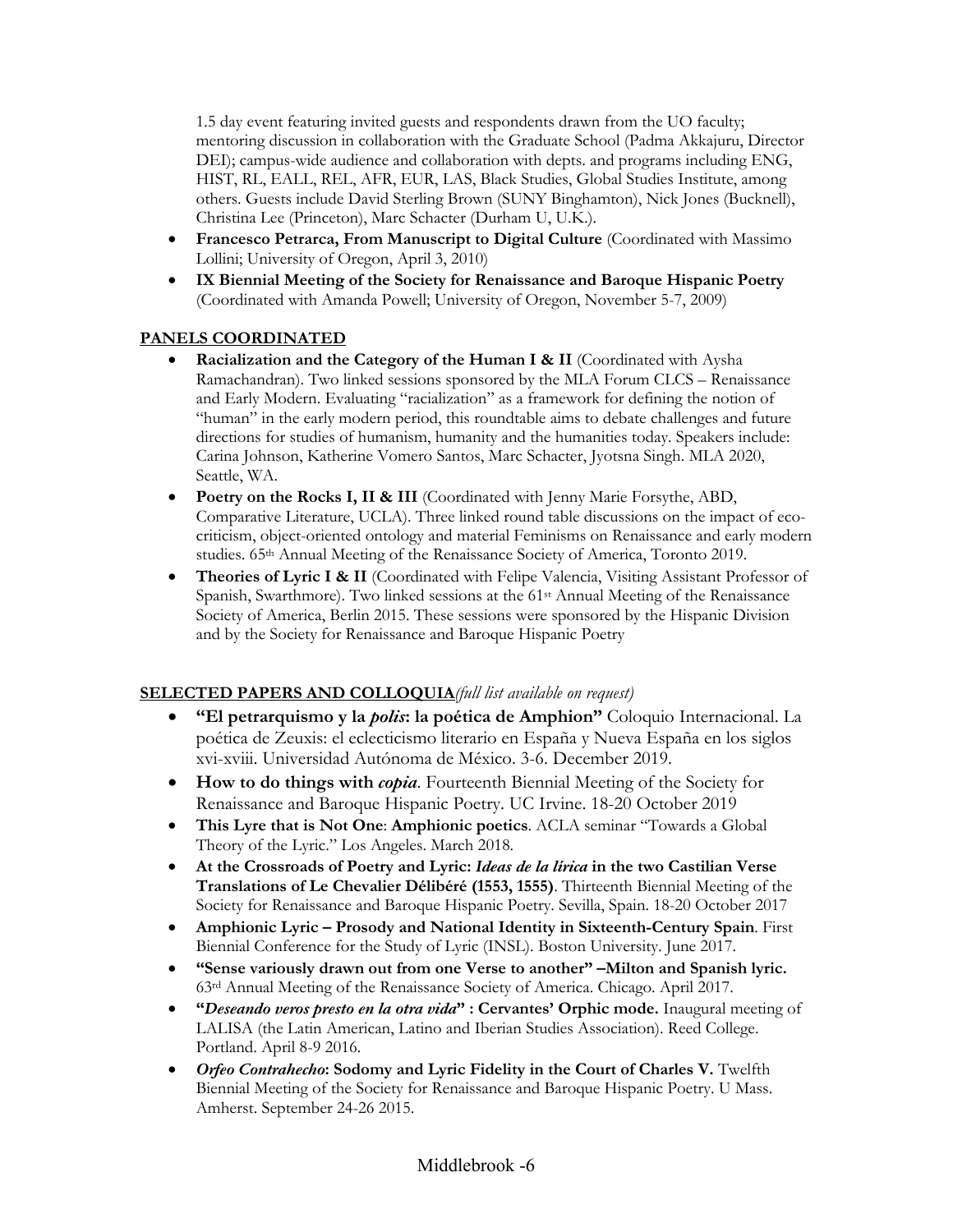- **The Task of the Courtier: Verse Form and National Identity in Two Early Modern Versions of** *El caballero determinado*. Panel on "Translating Burgundy," coordinated by Elizabeth Terry (ABD, History, U.C. Berkeley). 61st Annual Meeting of the Renaissance Society of America. Berlin, March 26-28 2015.
- **Beyond Lyric**. Third Annual Meeting of the Northwest Hispanists Working Group. San Francisco. May 3, 2014.
- **Lyric Knowledge in Spanish Early Modernity: Museaus to Parnassus."** Comparative Literature Department 'What Matters to Me' series. November 8, 2013.
- **"Contending Knowledges in Seventeenth-Century Spanish Academies."** American Association of Italian Studies. University of Oregon, April 11-13, 2013
- **Cervantes, Romances and Romance**. California Cervantes Conference. U.C. Berkeley, October, 2008
- **Species of identity: poetry, silver and knowledge in early** *criollo* **discourse**. Annual meeting of the Renaissance Society of America. Chicago, April 2008
- *Entre rayo y guerra: efficacia retórica y discurso poético en los umbrales de la modernidad española.* Seventh Biennial Meeting of the Society for Renaissance and Baroque Hispanic Poetry. Córdoba, Spain. October 2007
- **I@sonnet.** Division on Sixteenth-Century Spanish Poetry and Prose, Annual Meeting of the Modern Language Association. Washington, D.C. December, 2005
- **The Ideology of Form.** Sixth Biennial Meeting of the Society for Renaissance and Baroque Hispanic Poetry. Coral Gables. November, 2005
- **Through a sonnet darkly: poetry and ideology in two poems by Francisco de Aldana and Hernando de Acuña.** Eugene. Oregon Humanities Center. May, 2005
- **The Courtier's Two Bodies – Self-Fashioning and Sonnet Form**. Annual Meeting of the Renaissance Society of America. New York. April, 2004
- **Why the Sonnet?** Fifth Biennial Meeting of the Society for Renaissance and Baroque Hispanic Poetry. Boston University. October, 2003

*Round tables, Responses and short interventions:*

- **Gloss as** *poiesis***: Jorge Manrique's** *Coplas por la muerte de su padre* **build the Spanish nation** (in memory of Nancy Marino). Contribution to the round table discussion "Nations of Spain: Early Modern Perspectives," convened by the Forum on Sixteenth- and Seventeenth-century Spanish Poetry and Prose. MLA. Chicago. January 2019.
- **Cadmus, Amphion, Thebes and the Poetics of Nationalism**. Contribution to the round table discussion convened by the division on the Classical Tradition, Renaissance Society of America. New Orleans. March 2018.
- **New Poetry and New Nation States: A Round Table Discussion in Honor of Richard Helgerson**. Ninth Biennial Meeting of the Society for Renaissance and Baroque Hispanic Poetry. University of Oregon, November, 2009.

# **AWARDS AND FELLOWSHIPS**

- 2019: CAS Program Grant Race, Racialization and the Early Modern Emerging Views
- 2017: RL Completion Grant (deferred to 2018)
- 2017: CAS Program Grant  $$5K "Poetry in the Afternoon" lecture series (with Cecilia)$ Enjuto Rangel)
- 2016: Thomas F. Herman Award for Distinguished Teaching, University of Oregon
- 2015: Active Teaching and Learning Fellow, Teaching Effectiveness Program
- 2012: Rippey Innovative Teaching Award, "Intersections of Expression" (with Jeffrey Hurwit, Art History)
- 2011: Ernst G. Moll Research Fellowship, Oregon Humanities Center
- 2010: Rippey Innovative Teaching Award, "Reading Literatures and Cultures" (with Jeffrey Hurwit, Art History - the award funds our annual overnight trip to the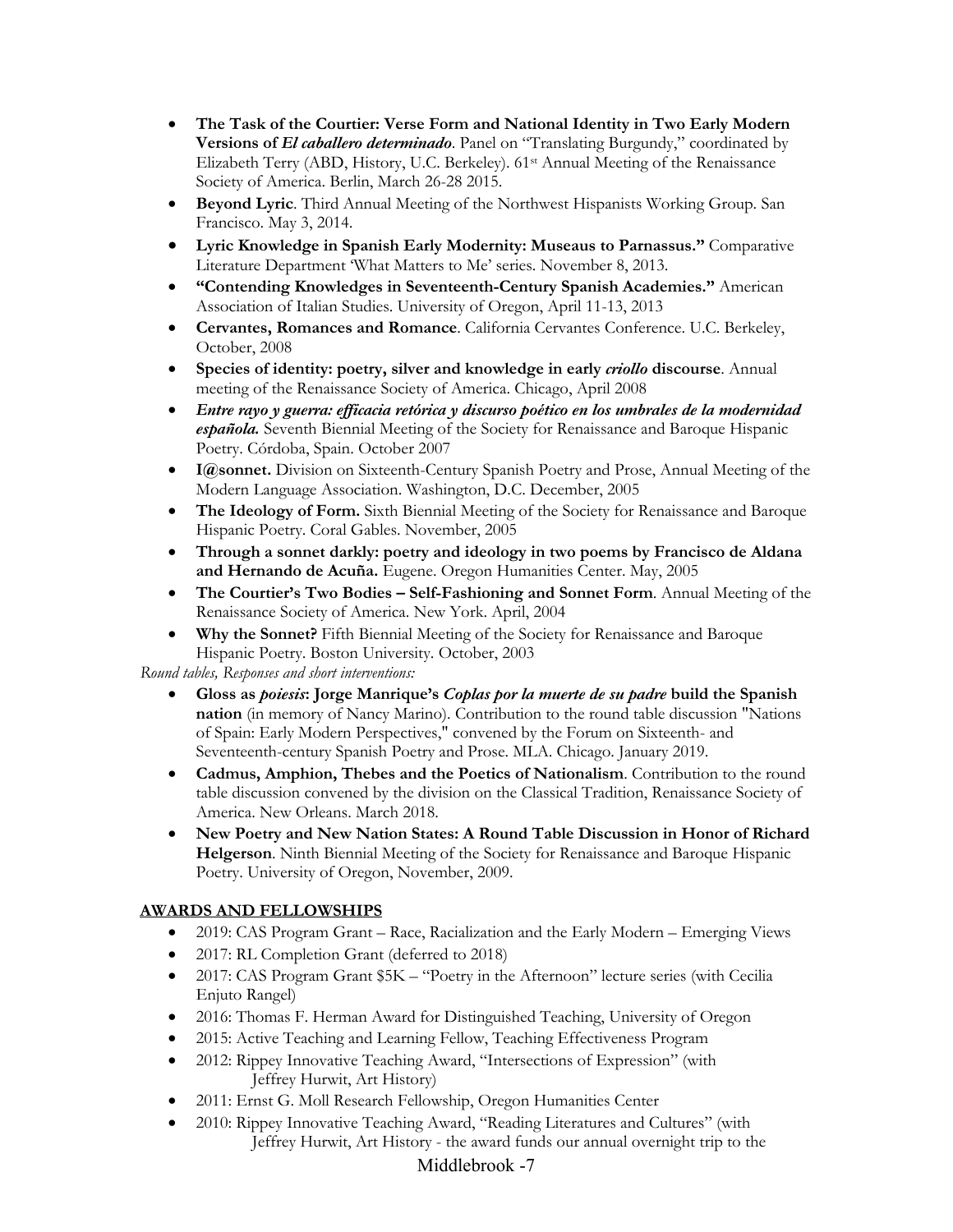Oregon Shakespeare Festival in Ashland, Oregon with our FIG students)

- 2010: CAS Program Grant Francesco Petrarca, From Manuscript to Digital Culture (with Massimo Lollini, Romance Languages)
- 2007: Ersted Award for Distinguished Teaching, University of Oregon
- 2005: Oregon Humanities Center Fellowship, University of Oregon
- 2004: New Faculty Research Award, University of Oregon
- 1998-99; 1999-2000: Andrew W. Mellon Postdoctoral Fellowship in the Humanities, Department of Comparative Literature, Stanford University
- 1997, 1998: The University of California Interdisciplinary Psychoanalytic Consortium, Graduate Student Fellow at Annual Meetings, Lake Arrowhead, California
- 1995 96: Mellon Dissertation Fellowship, U.C. Berkeley
- 1994 95: Fulbright Foundation (Spain), 1994-95

### **GUEST SPEAKERS INVITED TO CAMPUS**

AY 2019-2020 – David Sterling Brown (SUNY Binghamton), Nick R. Jones (Bucknell), Christina Lee (Princeton)

AY 2018-19 - Maria Mercedes Alcalá Galán, Steven Hutchinson (U Wisconsin) AY 2016-2017 – Isabel Gómez (U Mass, Boston); Marjorie Perloff (emerita, Stanford University) AY 2015-2016 Felipe Valencia (Utah State)

### **TEACHING**

- *COLT 615: The Subject of the Subject.* Seminar. Do modern and postmodern concepts of the subject remain relevant in our contemporary, globalized culture? This course, designed as a "theory survey," addresses this question via three central texts: Judith Butler's *The Psychic Life of Power,* José Rabasa on the problem of postcolonial theory's Hegelian bent, and Caren Kaplan's recent PMLA essay, "Globalized citizens/media states" (January, 2002). Discussion is supplemented by additional readings on globalization and the subject, with special attention to the dislocation of the subject in time and space. \*\*note: *I updated this course in 2014, with new readings in Butler, Lugones, Fanon, N. Katherine Hayles, Stacy Alaimo, Graham Harman*. 2005; W2014
- *COLT 613: Pedagogy - World Literature and the Teaching of Literature in Translation*. Seminar. How does the twenty-first century comparatist mediate between the post-national, post-colonial, Post-Structuralist cultures and literatures we investigate and the needs and demands of the conventional undergraduate Humanities curriculum? How does the comparatist responsibly address the curriculum of World Literature? We address this challenge through readings in writers from Edward Said and bell hooks through Spitzer, Foucault, Derrida, Damrosch, Venuti. Intensive training in best practices for course design and preparation is a second key component of this course.
- *COLT 612***:** *Comparative Literature in the Marketplace***.** Seminar. A professionalization seminar for graduate students in the Comparative Literature program, with emphasis on revising seminar and conference papers into articles. Credit for the course depends on having submitted an article for publication
- *RL 607: Racialization and the Category of the Human*. Seminar. (new for 2019) Language of instruction is English. This course examines early modern concepts of difference and otherness as they inform the derivation of "Man," a "referred subject" (in the words of Sylvia Wynter) anchored in negation. Building from there, we will examine ways in which discourses of religious, ethnic and cultural difference were mobilized in colonial, mercantile and capitalist practices that laid the groundwork for modern ideas of race as they parse the human. Contemporary theories of homo sacer and the subject, along with critical race theory and post- and anti-colonial theory, will be brought to bear on representative texts from England, France, Italy, Spain and the Spanish Americas. Writers examined include Bartolomé de las Casas, Miguel de Cervantes, sor Juana Inés de la Cruz, Louise Labé, Pico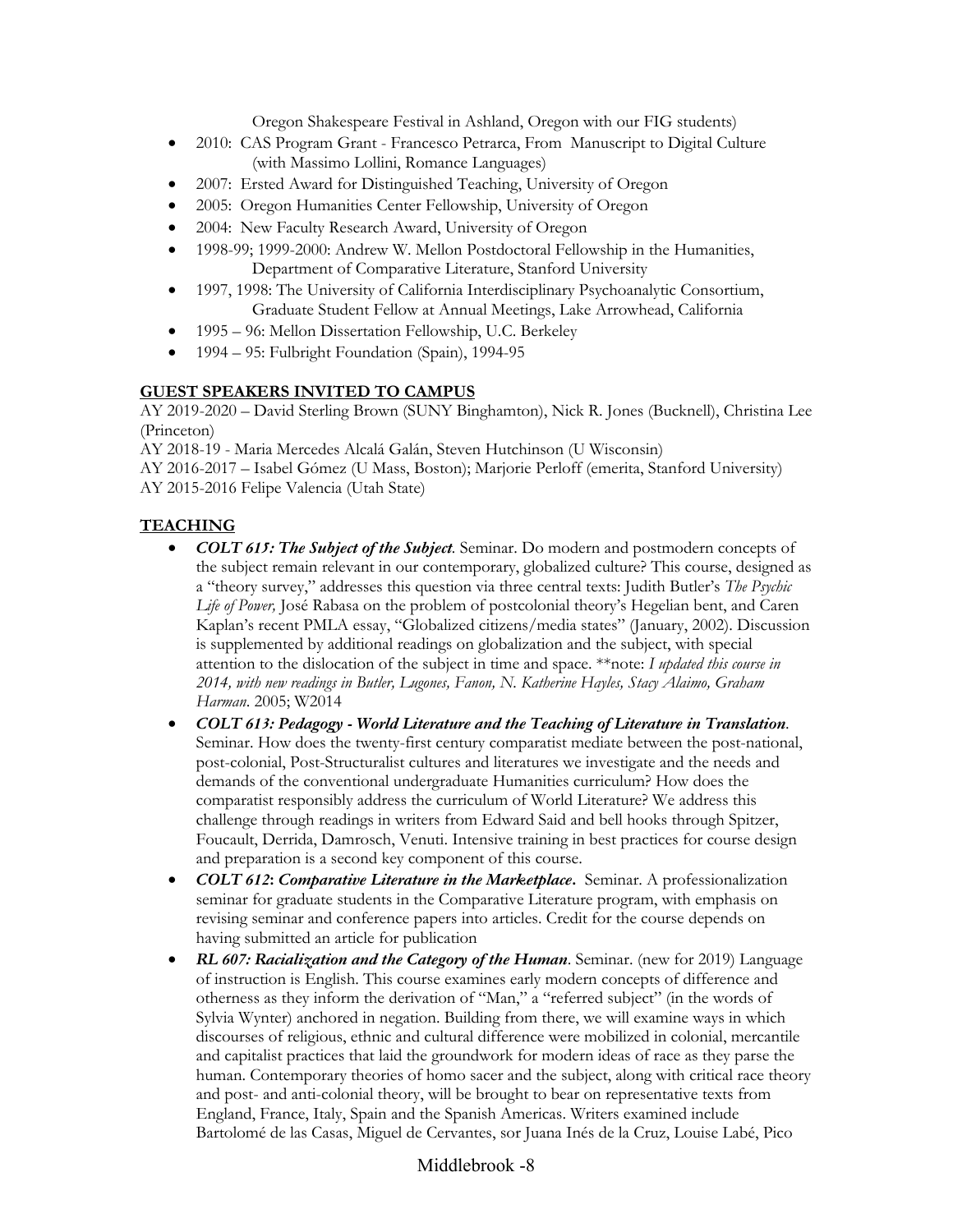della Mirandola, Michel de Montaigne, Francesco Petrarca, François Rabelais, Philip Sidney, Maria de Zayas. F2019

- *RL 623: Theories of Lyric: Myths and Songs.* Seminar, co-taught with Cecilia Enjuto Rangel. 'Lyric' is a term that is used widely throughout the various traditions engaged in our RL Department. The European languages each have a word for it: "lyrique," "lirica" "lírica". While sources such as the *Princeton Encylopedia of Poetry and Poetics* offer a range of definitions of the term "lyric," the modern, European-derived traditions tend to link the term to the ancient Greek and Roman myths, and in particular to the lyre (a stringed instrument played with skill by figures from the sun-god Apollo through demigods and singers such as Orpheus, Amphion and Homer, among others). For this reason, this course engages the concept of "lyric" through the portal of "myth." However, whereas the modern European and Anglophone traditions foreground the Greek and Roman myths, the phenomenon of myth informs a much wider and richer spectrum of discourse --as we will discuss in this course, it can be as challenging to define "myth" as it is to define "lyric." We will discuss poems in their original version in Portuguese, Italian, French, Spanish, Catalan, Galician, Maya, Mapuche and English. We will also look at poems translated into English. Critics considered will most likely include Theodor Adorno, Giorgio Agamben, Walter Benjamin, Anne Carson, Laurence Coupe, Hélène Cixous, Mircea Eliade, Licia Fiol Mata, Michel Foucault, Roland Greene, Martin Heidegger, Barbara Johnson, Cathy Jrade, Susan Stewart, Nancy J. Vickers. Students will have the opportunity to translate some of these texts according to their linguistic specialization, and we will discuss those translations in class. This course covers material relevant to Periods 1-4 of all M.A. sectors. This course is taught in English. S2017
- *RL 623: Humanism and Post-Humanism***.** Seminar, co-taught with Massimo Lollini. Consciously and unconsciously, a book-centered view has continued to shape assumptions about the meaning of the word "human" and its derivatives. However, in the current, globalized age, in which science and technology have made pervasive inroads in human life and into the territory of letters and the book, transforming relationships between the human and the non-human, the natural and the synthetic, the word, the image and the algorithm, we need to reconsider what Humanism means. Readings from Petrarch, Pico, Erasmus and Rabelais through Fukuyama, Harroway and Wolfe. This course is taught in English.
- *RL 620: Romance Studies Today: Theories and Methods*. Seminar. An introduction to graduate research in the Romance Languages, with emphasis on the areas covered by the UO RL faculty. Topics covered include basic research and documentation skills, as well as readings in: periodization, structuralism, Post-Structuralism, Feminism, Colonial and Postcolonial theory, nationalism, queer theory and gender studies. This course is taught in English. W 2011; W 2012
- *RL 407/507***:** *Women talk to Women.* A "long view" of plots that hinge on women's conversation, with key points identified in sixteenth-century and twentieth and twenty-first century discourse as it took shape in France, Italy and Spain. Readings from Marguerite de Navarre, Moderata Fonte, Maria de Zayas, Virginia Woolf, Elena Ferrante, Lydie Salvayre. This course is taught in English and English-language translations are available for all texts; students are encouraged to read in the original language of composition when possible; to receive credit in a national-language and period, readings and writing must be carried out in the target language (for example: for Period 2 Spanish credit for this course, read the Spanish-language works in Spanish, write in Spanish for the course, and focus on Period 2 texts in your written and final work). MA Periods – FR 1,4; ITAL/SPAN/RL 2,4. W 2018
- *SPAN 666***:** *Introduction to Early Modern Literature in Culture – Literary Discourses of the Self.* Seminar. A survey of the emergent category of "literature" in early modern Spain and the New World. We consider the ideological implications of the category of "the literary," and interrogate the relationship of that discourse with principal key modern trope: the self. Genres addressed: Petrarchism; novelistic discourse; the prologue; the confession;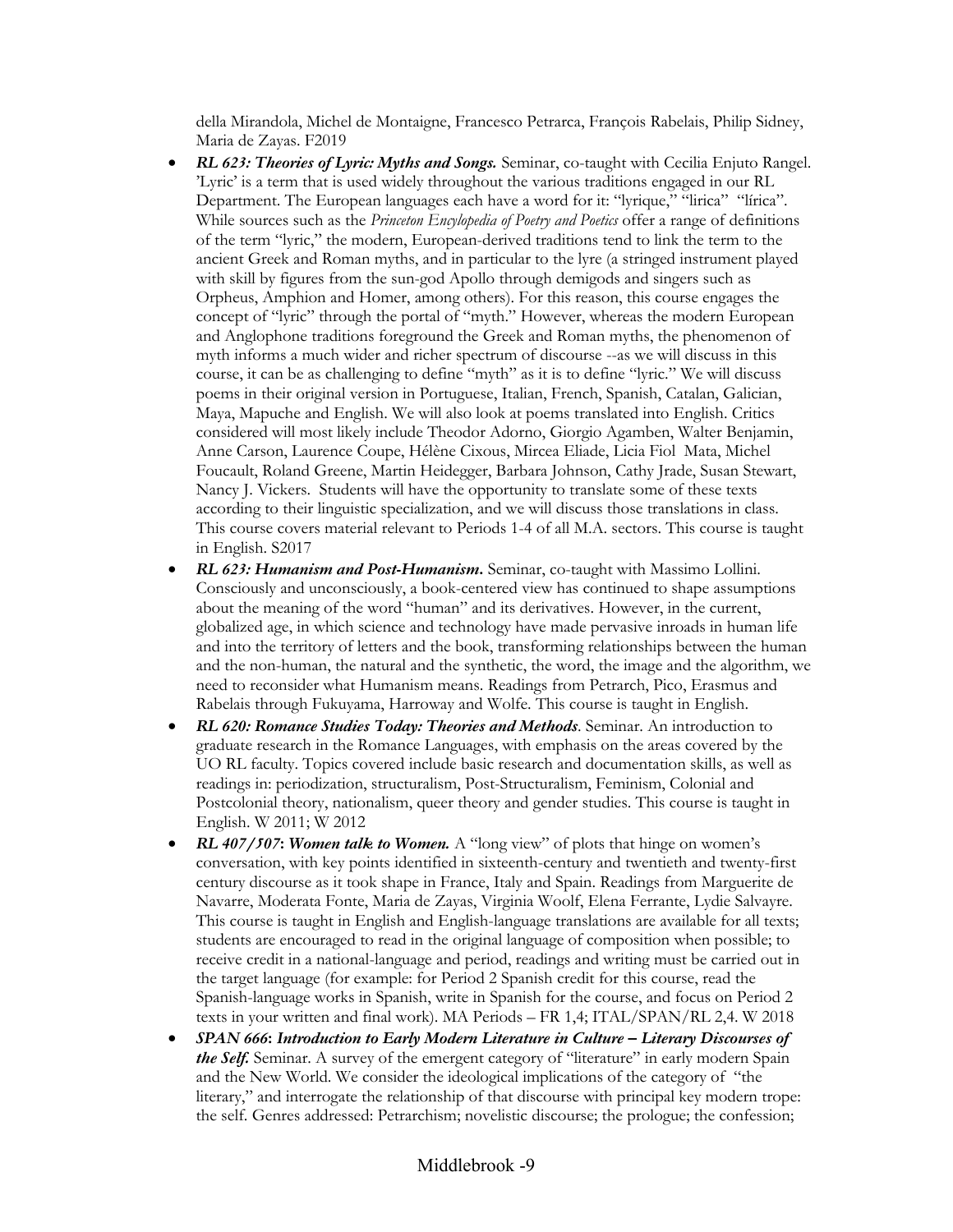the saintly "life"; the historical account (*relación*); literary criticism. This course is taught in Spanish.

- *SPAN 666*: *Góngora*. Seminar. An introduction to the culture and the politics of early modern Spain, focused by a close-reading of the principal works of the great Spanish poet Luis de Góngora. Works read include a selection of the sonnets; the *Polifemo*; the *Soledades*. This course is taught in Spanish. 2003; 2006.
- *SPAN 566: Body and Soul***.** Seminar. Readings of a selection of Pensinsular Spanish texts. Emphasis is placed on the shifting discourses of the body, and on the agency, efficacy and location of the soul. Readings from the writings of Juan Boscán, Garcilaso de la Vega, Sta. Teresa of Ávila, Gracián, Quevedo, Lope de Vega, Cervantes. Theoretical readings from Lacan, Butler, Zizek, Foucault. This course is taught in Spanish*.* 2005.
- *SPAN 466/566 - La Primera Modernidad Hispana - introducciones y contextos.* Lecture/discussion. Readings from a selection of early modern Spanish writings, including the principal Spanish poets, as well as Calderón, Cervantes, Gracián, Sta. Teresa, "Amarílis," "Clarinda," Maria de Zayas. Contexts provided in criticism by Beverley, Cascardi, Castillo, Cruz, González Echevarría, Greer, Maravall, Powell, Weber. This course is taught in Spanish. 2006; 2007; 2010.
- *SPAN 466 – ¡Soy quien soy!* (new for 2020) Lecture/discussion. This course explores the wide range of identities embraced and elaborated by early modern Spanish writers. We also consider that the figure of the individuated self is a key aspect of modernity. Texts include Lazarillo de Tormes, selections from Cervantes, theatrical works by Lope and Calderón (*Fuenteovjuna, El Perro del Hortelano, El Alcalde de Zalamea, La fuerza de costumbre), La monja alférez*, *La Respueta a sor Filotea* (sor Juana Inés de la Cruz). Course is taught in Spanish.
- *SPAN 466-566 – Pre-moderno/posmoderno con Don Quijote.* This course introduces students to theories of the early modern, the modern and the postmodern, via a closereading of *Don Quijote, Part 2*. The theoretical approaches engaged derive from the possibly mad, possibly quixotic enterprise of basing an entire course on a famous…sequel! S2014; S2019
- *SPAN 460: Don Quijote.* Lecture/discussion. A course devoted to reading and discussing Part 1 of *Don Quijote*. This course is taught in Spanish. 2015; F2016; W2017.
- *SPAN 452/552: Poesía y Modernidad.* Lecture/discussion. An exploration of the concept of poetic knowledge as it is transformed in early modern Hispanic culture. Writers studied include Berceo, Manrique, Garcilaso, Acuña, Cervantes, Balbuena, sor Juana, "Clarinda" and "Amarilis." Critical contexts in the writings of Aimé Césaire, José Antonio Maravall, Cascardi. This course is taught in Spanish. F 2010; W2012;
- *SPAN 452*: *Tres temas poéticos y sus raíces en la primera modernidad.* Lecture/discussion. An examination of three key tropes in Spanish lyric poetry (for example, the self, carpe diem, arms and letters, the brevity of life, the language of flowers), as those tropes have evolved from the early modern period to the present. This course is taught in Spanish. S 2005; W 2007;
- *SPAN 452***:** *El soneto*. Lecture/discussion. A survey of the sonnet tradition in Spanish and Latin American literature, with attention to four crucial poetic thresholds: the rise of sixteenth-century Petrarchism; the "French turn" in Latin American nineteenth- and twentieth-century poetry; the poetry of the so-called "generation of 1927"; and the late twentieth-century Spanish sonnet. This course is taught in Spanish. Taught annually 2003- 2007; W2009
- *COLT 303: Theories of the Novel – Sallies in the Modern and Postmodern with Don Quixote and Oscar Wao.* Lecture/discussion. Introduction to theories of the novel from Benjamin, Watt and Bakhtin through Appiah and McKeon. Our theoretical readings gain focus and support through our close-readings of two key novels in the tradition: Don Quixote, Part 1 (Miguel de Cervantes, 1605) and The Brief and Wondrous Life of Oscar Wao (Junot Diaz, 2007). W2014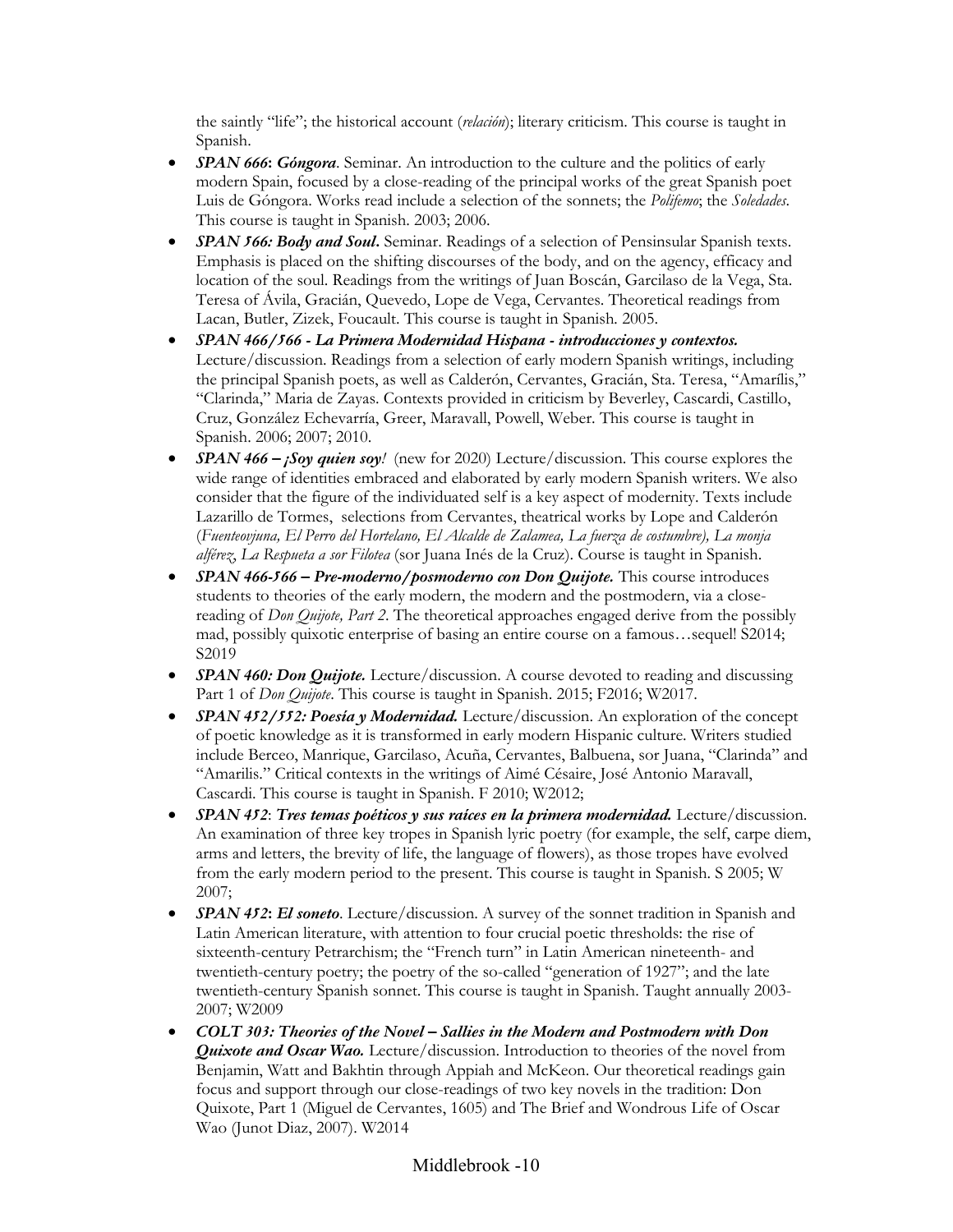- *COLT 407/507: The Sonnet and its Moments.* Seminar. An examination of one of lyric poetry's most enduring and adaptable forms, the sonnet, from its origins in the *rime sparse* of Petrarch, through its flowering in the renaissance humanist courts of sixteenth-century Europe, to the present day. Readings from Petrarch through Marilyn Hacker and Julia Álvarez; and including writers from the French and Spanish sonnet traditions*.* W2003
- *COLT 470/570: How I changed the world*. Contexts for the contemporary figure of the first-person narrator in early modern poetry and prose. Emphasis on close-reading and critical theories of modernity. Readings in Montaigne; St. Paul; sor Juana Inés de la Cruz; Petrarch; Louise Labé; Gloria Anzaldúa; Junot Díaz. S2017
- *COLT 440 /540: What is Lyric?* Readings in theories of poetry and poetics that historicize the notion of a lyric genre as it has been promoted in the 20th and 21st centuries. The course is structured as a series of conversations covering the following topics: What is Lyric?; Poetry and the Concept of Genre; On Prosody and Scansion; Ancient Ideas of Lyric: Linus, Museaus, Orpheus, Amphion; Linus - Hymn, Ballad and Lyric; Orpheus - Petrarchism and its Legacies; Amphion - Poetry and the Polis; Amphion, Solon - Poetry and the Law. Readings include selections from: Jackson and Prins, *The Lyric Theory Reader*, Jahan Ramazani, *Poetry and its Others* and additional readings in poetry, prose and theory. Class is taught in English, and English translations of any poetry composed in languages other than English will be made available. F2017
- *COLT 399: Topics in Feminist Criticism.* Lecture/discussion. A survey of Western feminist theory, from the American boom in feminism in the 1970s through present currents in critical race and gender studies. Writers studied include: Anzaldúa, Butler, De Beauvoir, Freidan, Lorde, Sojourner Truth, Wittig, Rich. W2008
- *COLT 350: Wars and Rumors of Wars.* Lecture/discussion. A survey of lyric poetry from the sixteenth through the twentieth centuries, with emphasis on the representation of war. Readings include selections from the writings of Bakhtin, Coleridge, Grossman, Shelley, Sontag. W2004
- *COLT 302: Theories of Poetry*. Lecture/discussion. An introduction to some of the major movements in the Anglophone tradition of poetry, examined through the lens of the sonnet form. Critical readings from Baudeliare, Césaire, Coleridge, Eliot, Freccero, Petrarch, Sidney, Shelley, Rich, Wordsworth. W2007
- *COLT 102: Introduction to Comparative Literature II:* **Ovid's** *Metamorphoses* **– Two millennia of constant change.** Lecture. On the two-thousandth anniversary of the death of Roman poet Publius Ovidius Naso, the legacies of his astonishing, witty, sexy, violent, funny, beautiful epic poem, *The Metamorphoses* continue to shape culture throughout the globe. This course is devoted to a leisurely reading and discussion of the full text of *The Metamorphoses*, with reference to the ways in which key myths from the poem have taken on independent lives in disciplines from psychoanalysis, philosophy and literature through mathematics, engineering, sports, business and marketing. Emphasis is on reading and discussion in this class –this is one course in which it's going to be imperative that students are willing and ready to *read* (and engage with the reading). Students will also be asked to prepare substantial, researched multimedia blogs about the legacies of Ovid in culture. If you are unfamiliar with blogging, don't worry! We will provide training and support. The course will be taught in English, and I will be referring to the Dennis Feeny English translation, but students may read the work in the language of their choice (as long as the version used is prepared in verse, not prose). W 2017; W2018; W2019
- *COLT 102: Introduction to Comparative Literature II: Don Quijote – Make It Strange* (new for 2020). A substantial reworking of COLT 102, "Make it Strange" will be an experiment with a "gamified" format. Students will work to create their own quixotic experiences of life on the UO campus. The final project for the course entails preparing three polished episodes of an episodic narrative, modeled on the structure and the narrative and aesthetic techniques employed by Cervantes in *Don Quijote*. Episodes may be prepared in the form of literary narrative, comics, or (by permission) video or podcast. Student creative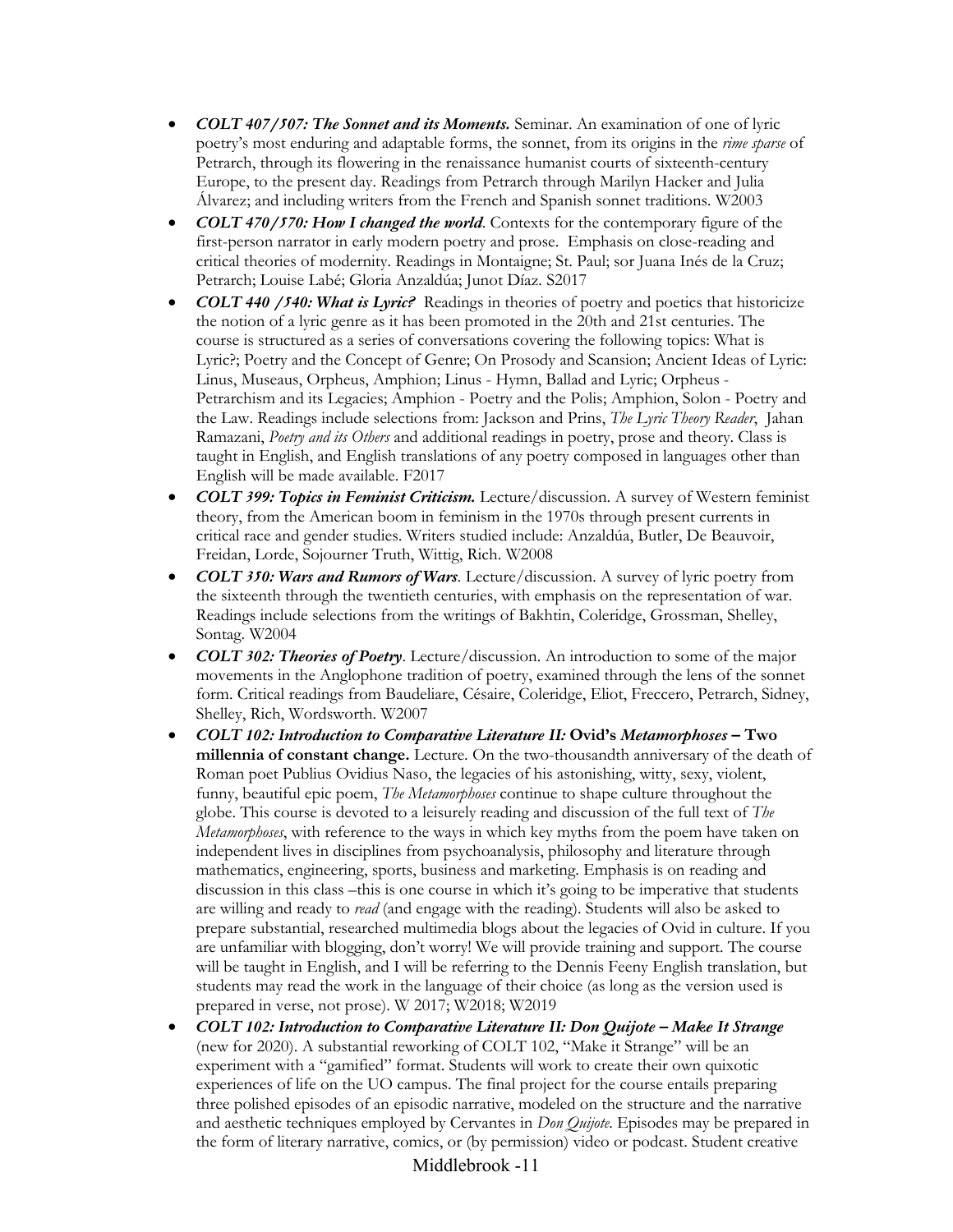work with the *Don Quijote* text will be scaffolded and supported by substantive lectures in class, as well as by in-class exercises in close-reading and analysis of specific paragraphs and passages. Language of instruction is English. Students may work in English, Spanish, Spanglish or (by permission) a different language of their choosing. W2020.

- *COLT 101: Introduction to Comparative Literature I*. Lecture. Introduction to the discipline of Comparative Literature. Emphasis placed on close reading; on developing a basic vocabulary for literary and critical analysis; and on learning the principal characteristics of key Western genres, including epic, lyric, novel, short story, drama and the critical essay. NOTE – This course fulfills the University Multicultural Requirement. Note: from 2009- 2013, this course was joined with Art History 204 in the Freshman Interest Group "Intersections of Expression." I led the *College Connections 199* course associated with the FIG. Taught annually, Fall 2005 - 2014
- *COLT 101: Introduction to Comparative Literature I: Don Quijote.* Lecture/discussion. Based on student feedback, in 2015 I am experimenting with teaching COLT 101 with a new emphasis: the group reading, discussion ad analysis of *Don Quijote, Part 1*. While this course still offers training in introductory-level reading, analysis and literary criticism, I have abandoned the survey format and instead focus on the one novel. Writing assignments include weekly directed journal-style writing and the development of these personal pieces into researched posts on the course blog. *During the development of this new format for COLT 101, I received support from the Teaching Effectiveness Project in the form of inclusion in the 2015 Active Teaching and Learning workshop.* F2015

# **SERVICE**

*International and National:*

- 2019-2024: Editorial Board, *Renaissance Quarterly* (elected)
- Executive Board The Clayman Institute for Gender Research. Stanford University.
- 2018 2022: President, Society for Renaissance and Baroque Hispanic Poetry (elected)
- 2017-2019: Executive Council, Cervantes Society of America (elected)
- 2013 2018: Board Member, MLA Division for Sixteenth and Seventeenth Century Spanish Poetry and Prose (elected)
- 2004 2008: Executive Committee, Society for Renaissance and Baroque Hispanic Poetry (elected)

*UO, University-wide:*

- 2018: Faculty Personnel Committee Expedited Tenure Review Committee
- 2016 2018: Faculty Personnel Committee
- 2015: Duck Preview Catalytic Learning Sessions "Affinity and Inspiration: Why I teach Literature" (2 sessions Nov. 13, 2015)
- 2014-15: UO Common Reading Steering Committee
- Summer-Fall 2014: Freshmen Live-in Requirement Task Force (appointed)
- W 2014: Search Committee, Director Oregon Humanities Center
- F 2013: Faculty panelist TEP pre-Week of Welcome session on fostering student engagement in large classes (9/19/13, 10-12 p.m.)
- 2012-2014:Oregon Humanities Center Advisory Board (appointed)
- 2011-2013: Dean's Advisory Committee (elected)
- 2011 present: Member, Williams Council (appointed)
- 2010- present: Participating Faculty, Concentration in Poetry and Poetics (ENG)
- 2010 2012: Intercollegiate Athletics Committee (elected)
- 2010-2011: UO Senate Executive Council (appointed)
- 2010-2011: Summer Research Awards Committee (appointed, one-year appointment)
- 2010: Selection Committee, Distinguished Teaching Awards (elected, two-year appointment)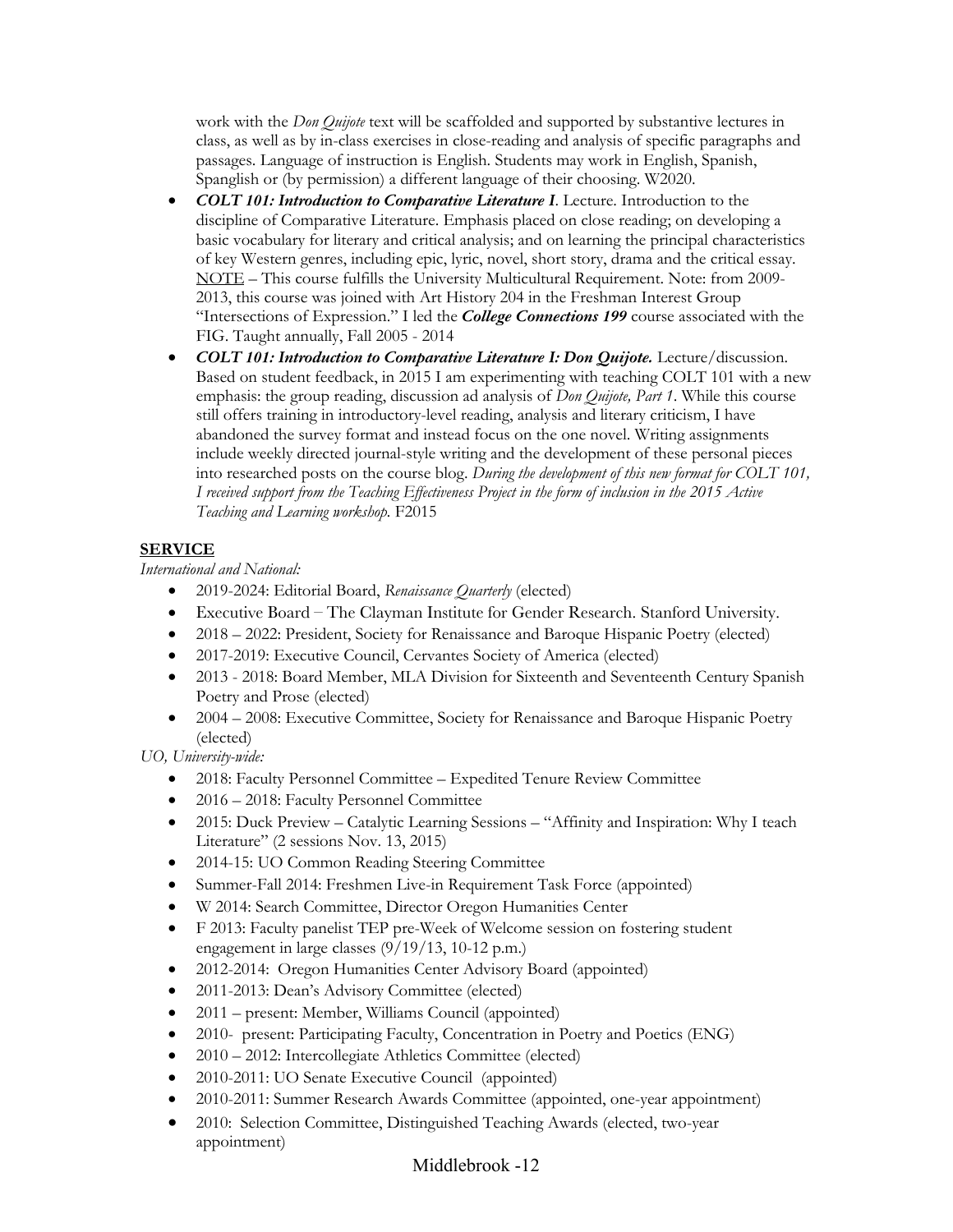- 2010: Accountability Metrics Sub-committee (appointed by the Provost, 2010)
- 2008 (Spring): Appointed by CAS Dean to the Ad Hoc Committee to Consider Departmentalization of Ethnic Studies and International Studies
- 2007- 2011: First Year Programs Advisory Council (appointed)
- 2007 (Fall) 2011: UO Senate (elected 2007, 2009)
- 2007 (Fall) 2008: UO Grievance Committee (elected 2007)
- 2007: Evaluator, Osher Reentry Scholarship Program (contact Jonathan Wei, Coordinator, Nontraditional Student Programs; Office of Student Life: 346-1123)
- 2006, 2005: Faculty Presentation, UO IntroDUCKtion, Faculty Perspectives series: "Reading Literature in the U.S.A. and at the U.O. – on the 2003 NEA Report, 'Reading at Risk'" (contact Marilyn Linton, Office of First Year Programs; 346-1352)
- 2005: U.O. "Faculty Star." Lights! Camera! Oregon! Fundraiser (January 21, 2005) (contact Development Office; 346-3016)

### *Departmental Service:*

### *Comparative Literature Department:*

- 2018: Department Head Comparative Literature (three-year term)
- 2018: Chair, Third-Year Review Committee Tze-Yin Teo
- 2017 2018: Chair, Diversity Action Committee
- 2017-2018; 2010-2015: Director of Pedagogy, COLT (duties include running our Fall term pedagogy workshops for new graduate students; supervision of all GTFs in COLT; class observations of all first-year GTFs and all GTFs in their first term as course instructor)
- 2015: Chair, Tenure Committee for Michael Allan
- 2014-15: Search Committee, Assistant Professor in Translation Studies
- 2011-present: Graduate Committee, Comparative Literature Dept.
- 2011-12: Search Committee, Assistant Professor in Translation Studies
- 2009-2010*:* Interim Director, Comparative Literature Program
- 2007-08: Search Committee, Assistant Professor in Comparative Literature
- 2007, 2009*:* NOMAD Mentor
- April, 2007: "*Are the leather pants half empty, or half-full?* Some tips on thinking about Keanu Reeves's turn in Kenneth Branagh's 1993 film *Much Ado About Nothing*." Short talk delivered as a part of the COLT Keanu Reeves film series. University of Oregon
- F 2004*:* Acting Graduate Director, Comparative Literature
- 2003-2004: Co-Coordinator: "*Comparative Literature – Subjects and Objects*." A year-long series of talks and workshops, involving invited guests and members of the Program in Comparative Literature at the University of Oregon. Guests I brought to campus included Judith Butler and William Egginton

In conjunction with the "Subjects and Objects" project, and in collaboration with Lisa Freinkel (Assoc. Professor of English, and Head, Comparative Literature), I cohosted "Objects of Comparison," a Colloquium whose speakers included Christopher Braider and Comparative Literature graduate students

*Romance Languages Department:* 

- 2018-2019: Tenure Committee, Lanie Millar
- 2017-2018: Tenure Committee, Lanie Millar (consider to consider)
- 2017-2018: Graduate Committee
- 2016, repeated 2017: Third-Year Review Committee, Cory Browning
- 2014-2016: RL Dept. Advisory Committee
- 2014-2018: Steering Committee, Spanish Heritage Learners Program
- 2014 (summer): Search committee, Visiting Assistant Professor of Spanish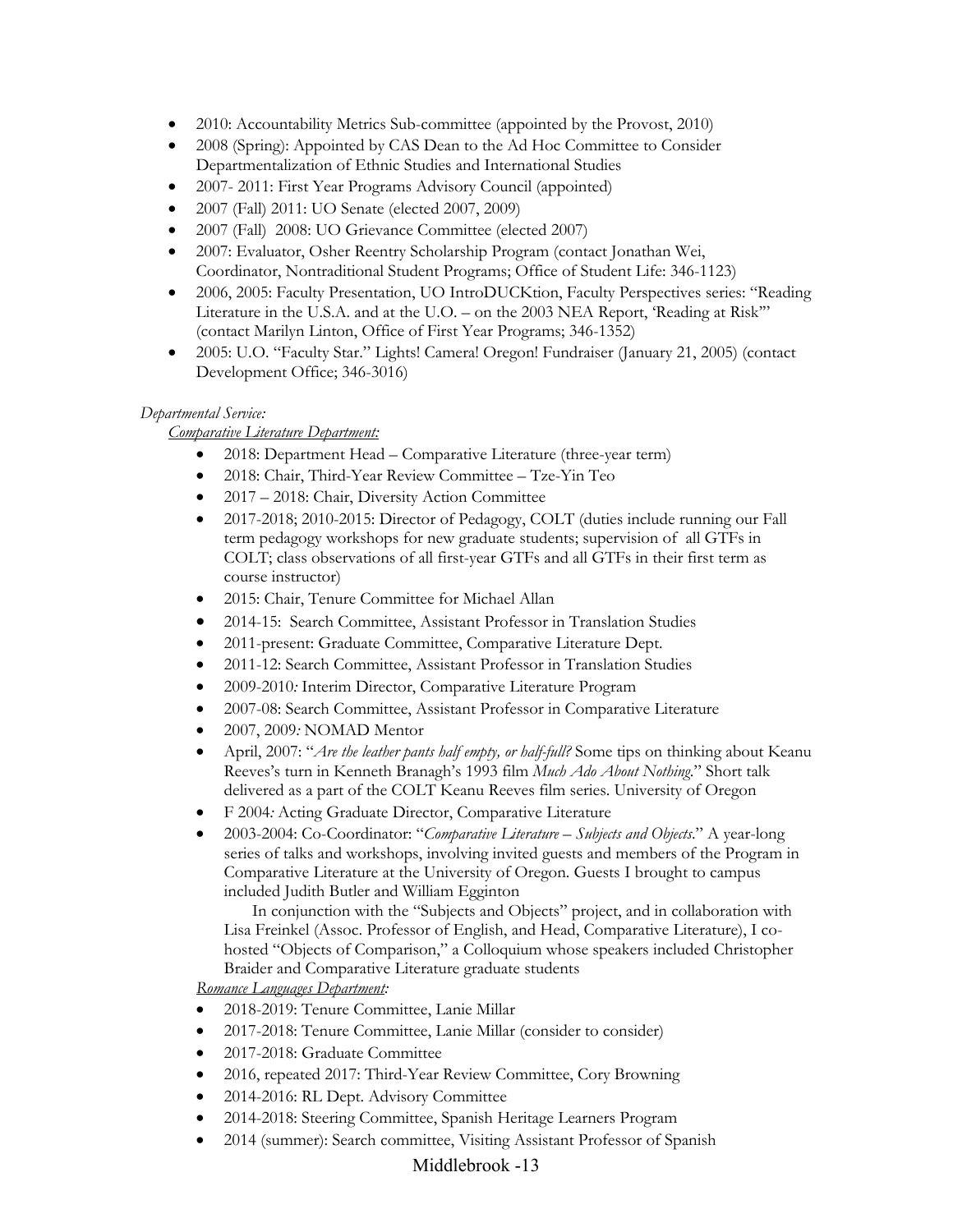- 2013 2014: Graduate Committee
- 2010-2013: Curriculum Committee
- 2009-2013: RL Development Committee
- $\bullet$  2006 07: Helped develop the policies for the new large-lecture format 300-level courses to be offered by RL, starting in Fall 2007. Duties included consulting with faculty and departmental committees regarding course content and GTF management, and helping rewrite the GDRS (General Duties and Responsibilities Statement) to reflect new GTF duties and responsibilities
- 2006 2008: RL Graduate Committee
- 2003 2008: RL Library Committee
- Summer 2005: Ad Hoc Search Committee, Visiting Associate Professor, Early Modern Peninsular Spanish Literature (I searched, recruited and mentored our hire for the visiting position)

# **DISSERTATIONS, HONORS THESES and EXAMS:**

### *Dissertations directed:*

- Valeria del Barco (RL 2017) (Co-Directed with Amanda Powell, RL)
- Antonio Rius (RL 2015), "The Conundrums of Narrative: Cervantes in the Context of the *Crónicas de Indias.*"

*Dissertation committee member:*

- Bess Myers (COLT 2019)
- Julia Susana Gómez (COLT)
- Rachel Eccleston (COLT 2017)
- Anna Lesiuk Cummings (RL 2014)
- Luis Gonzalo Portugal (RL 2012)
- Thomas W. Dolack (COLT 2007)
- Kristi Wallace (COLT 2007)
- Christen Piccici (RL 2008)
- Ursula Lindqvist (COLT 2005)

*Dissertation committee outside member*:

Gina Filo (ENG 2019); Mitchell McCrae (ENG 2017), Jennifer Rinner (ENG 2014), Meagan Evans (ENG 2012), Corbett Upton ( ENG 2010), Michael Bennet Smith (ENG 2010), George Slavich (PSY 2006), Jillane Michell (ENG 2004), Cesare Vespigiani (SPAN 2003)

# *Masters' Essays Directed:*

Drue Edney (2019); Laura Keyt (SPAN 2015); Michael Lukomski (RL 2012); Antonio Cuoso Lianez (SPAN 2011); Michelle Barnes (SPAN 2007); Holly Bennington (SPAN 2006); Laura Ross (SPAN 2005); Tanya Flores (SPAN 2003)

*COLT Third-Year Articles supervised:* 

Nadège Lejeune (2018);

*B.A. Honors Theses Directed*:

Elmira Louie (COLT Honors College 2018-19); Tate James (COLT Honors College 2018- 19); Lucas Andino (COLT 2012); Keely Muscatell (SPAN 2006); Rose Mattick (COLT 2004)

*Comparative Literature NOMAD Essays Directed:*

Teresa David (2020); Maddy Rowell (2019); Rachel Rasmussen (2010); Benjamin Taylor (2007)

*Ph.D. Exams*:

Cornesha Tweede (RL 2020); Pearl Lee (COLT 2020); Devina Sindhu (COLT 2019); Julia Susana Gómez (COLT 2014), Rachel Eccleston (COLT 2013); Valeria del Barco (SPAN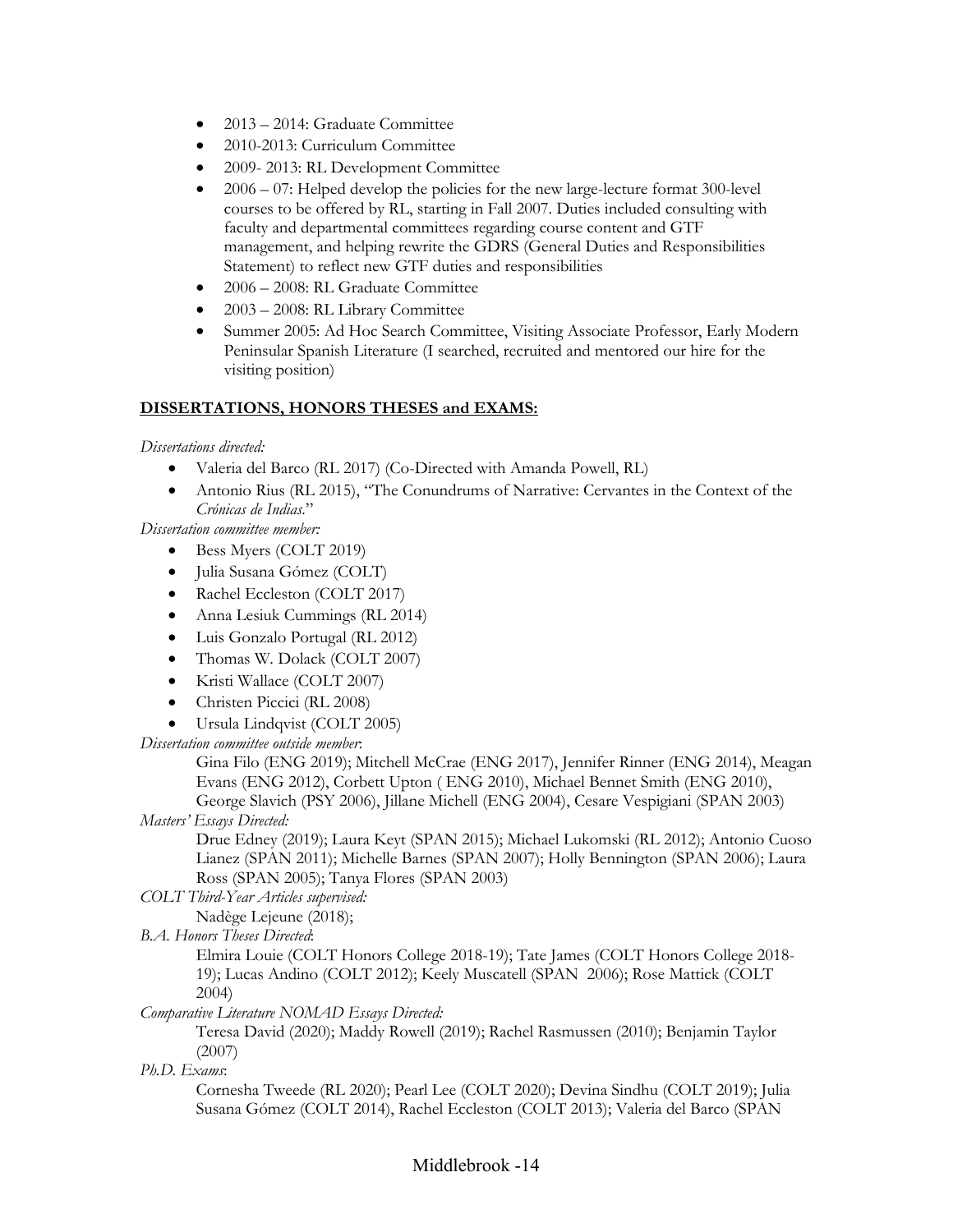2012); Antonio Rius (SPAN 2011); Anna Lesiuk Cummings (RL 2010); Luís Gonzalo Portugal (RL 2010); Vanesa García Velasco (SPAN 2005); Rose Seifert (COLT 2004)

*M.A. Exams:*

Pedro Brusiloff (2020); Chad Reeves (2020); Pablo Serrano Torres (2020); Iris Soto (2020); Jailin Weaver (2020); Haley Williams (2020); Drue Edney (2019); Rafael Nuñez Rodríguez (2018); Yasmin Portales Machado (2018); Austin Van der Wel (2018); Lingesh Kakkawari (2018); Katie Tassan (2017); Maria Teresa Carmona (2015); Laura Keyt (2015); Licia Alfaro (2014); Elena Overvold (2013); Melanie Hyers (2013); Erika Rodriguez (2013); Macarena Tejada López (SPAN 2012); Rafael Arias (SPAN 2011); Antonio Couso Lianez (SPAN 2011); Roxana Martinez (SPAN 2011); Iñaki Gonzalo San Millá (SPAN 2011); Valeria Del Barco (SPAN; 2010); Anna Delgadillo (SPAN; 2010); Rebecca Halonen (SPAN; 2007); Gustavo Portugal (SPAN; 2007); Ximena Torres (SPAN; 2007); Gabriel Valenzuela (SPAN; 2007); Blanca Aranda (SPAN; 2006); Holly Bennington (SPAN; 2006); Rachel Chabu (SPAN; 2006); Cameron Lougee (SPAN; 2006); Elizabeth Mayorga-Braun (SPAN; 2006); María Olivares (SPAN; 2005, 2006); Laura Ross (SPAN; 2005); Tanya Flores (SPAN; 2003)

*RL M.A. Summer reading/Fall forum projects:*

Drue Edney (2019); Austin Van der Wel (2017); Lingesh Kakkaniah (2017); Elena Delgado (2015); Laura Keyt (2014); Maria Teresa Carmona (2014); Elena Overvold (2012); Melanie Hyers (2012); Andrew Sullivan (2011)

*I have directed or am directing the following reading and conference/605 courses at UO*:

Drue Edney and Cornesha Tweede, "Towards a Black Baroque" (W 2019); Nadege Lejeune – COLT Third-year article on world literature, multilingualism and *Pas Pleurer* (W 2018); Elena Delgado and Javier Velasco- RL Readings in Period 2 Spanish and Spanish American literature (1605 – 1800) (F 2015); Anna Lesiuk Cummings – RL Was there a Spanish Renaissance Humanism (F 2009); Rebecca Halonen, RL Early Modern Spanish Literature (Su, 2007); RL Michelle Barnes, Early Modern Spanish Prose (S 2007); RL Laura Ross: Early Modern Spanish Lyric (W 2005)

*I have served as coordinator for a weekly writing group for ABD and recent PhD during the following years:* AY 2016-17; AY 2017-18.

*I have served as faculty mentor in the following years (more information available upon request):* AY 2015-16; 2016-17; 2017-2018

### **PROFESSIONAL ACTIVITIES**

*Memberships:*

MLA; The Renaissance Society of America; ACLA; The Society for Renaissance and Baroque Hispanic Poetry; University of Oregon Early Modern Studies Group (founding member)

# **COMMUNITY SERVICE AND ENGAGEMENT**

- Executive Board Member Clayman Institute for Gender Research, Stanford University (2018- present)
- Board of Directors Human Access Project  $(2017$  present) a  $501(c)(3)$  non-profit organization dedicated to fostering and improving human relationships with the downtown Portland portion of Willamette river. www.humanaccessproject.com Contributions and duties – Regular participation in board meetings

Outreach and fundraising for Human Access Project River Huggers swim team Board liason with the "River Huggers" swim team Public appearances on behalf of HAP and the River Huggers Volunteer activities assoc. with annual Big Float Organized Tillikum bridge swim to promote awareness of swimming in the Willamette River (2014) Organized swim-a-thon fundraiser for the Friends of the